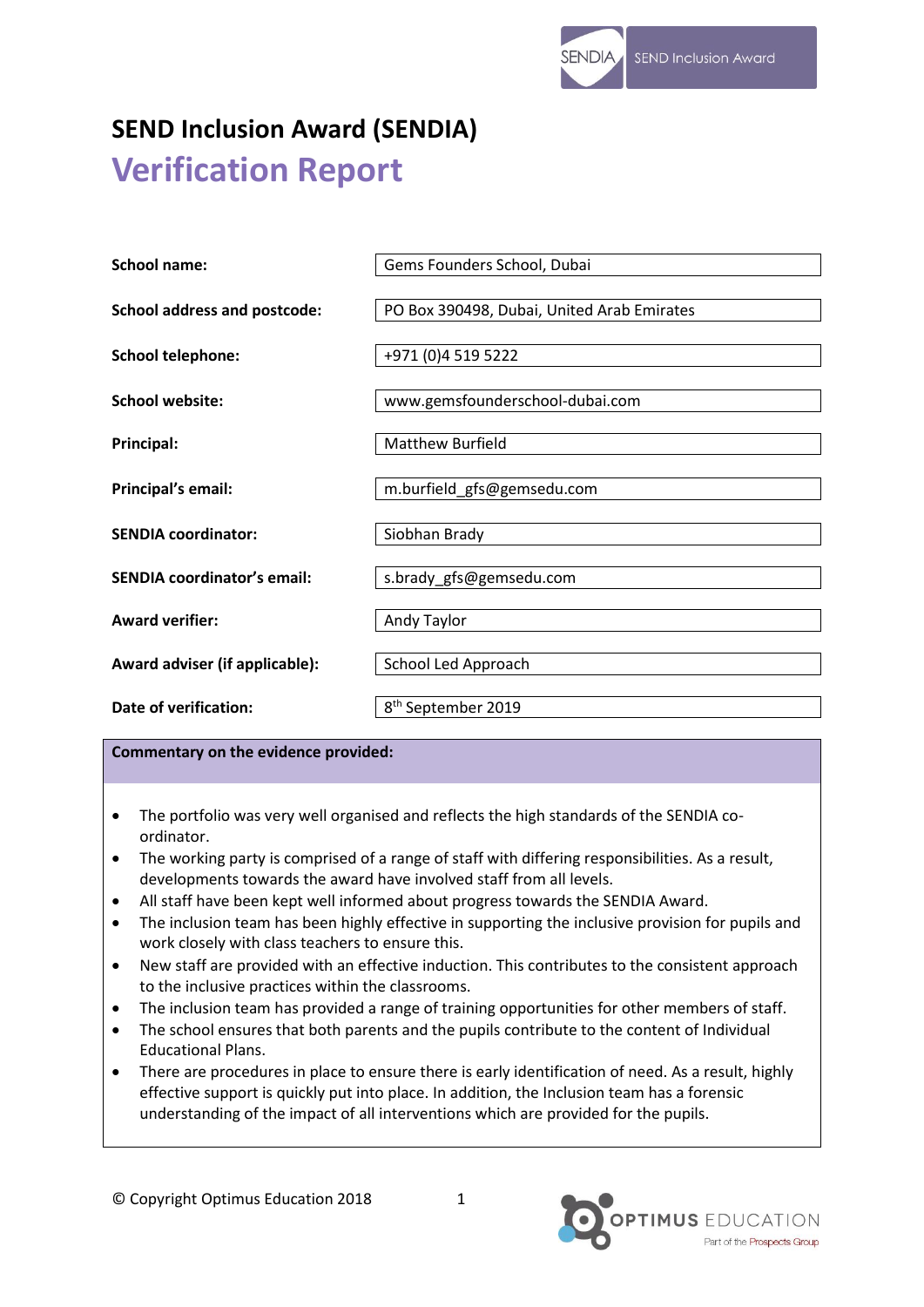- Staff are determined that all pupils make good or better progress. Leaders act swiftly to both support pupils and provide additional training for staff if this is required. Subsequently, the effectiveness of this support is monitored.
- The policies and procedures support the SEND provision within the school.
- Provision for SEND is an integral part of the overall development plan.

# **Strengths identified during verification:**

- The school is led by a leadership team with a clear moral purpose. The drive from leaders to ensure inclusion is a core value has positively impacted on the school's culture. They are determined to address potential barriers for any pupil. The school's provision for pupils with SEND is highly effective.
- Effective management by senior leaders and the Inclusion team has involved all staff and as a result there is evidence of effective distributed leadership.
- The SENDIA framework has been used as a diagnostic tool to benchmark current practice and to identify areas to develop even further.
- During the tour of the school, the SENDIA Co-ordinator highlighted areas of provision, including the ABA Centre and Flourish classes which exemplify the school's vision.
- Staff feel that the professional development has been highly effective. Over time, leaders have developed a staff team which can support pupils with a variety of needs.
- The school works effectively with external agencies to provide a real network of support.
- The parent interviewed felt that the information that is provided in terms of her child's progress is very clear. She feels fully involved in her child's education. Because of this, the parent felt a true partnership with the school.
- Parents are supported, both individually and in small groups, with addition guidance to help support their children.
- Communication is a real strength. Parents are very grateful to the staff and really value how approachable they are.
- The pupils talked about the ways in which the staff helped them. They were very appreciative and felt the staff really cared about helping them progress in their work.

# **Impact:**

- The school is a very welcoming, nurturing and happy school. It is an organised and very effective learning environment.
- The SENDIA co-ordinator has been highly effective in her role. The detailed portfolio is just one document which evidences the thoroughness of her approach and attention to detail.
- Inclusion was a key priority even before the school embarked upon the award. A culture of mutual respect has resulted in a team whose morale is high and a staff who are very proud of their school.
- Staff feel highly valued and have real ownership of all the improvements that have been made. Investing in staffs' professional development has ensured these developments are sustainable.